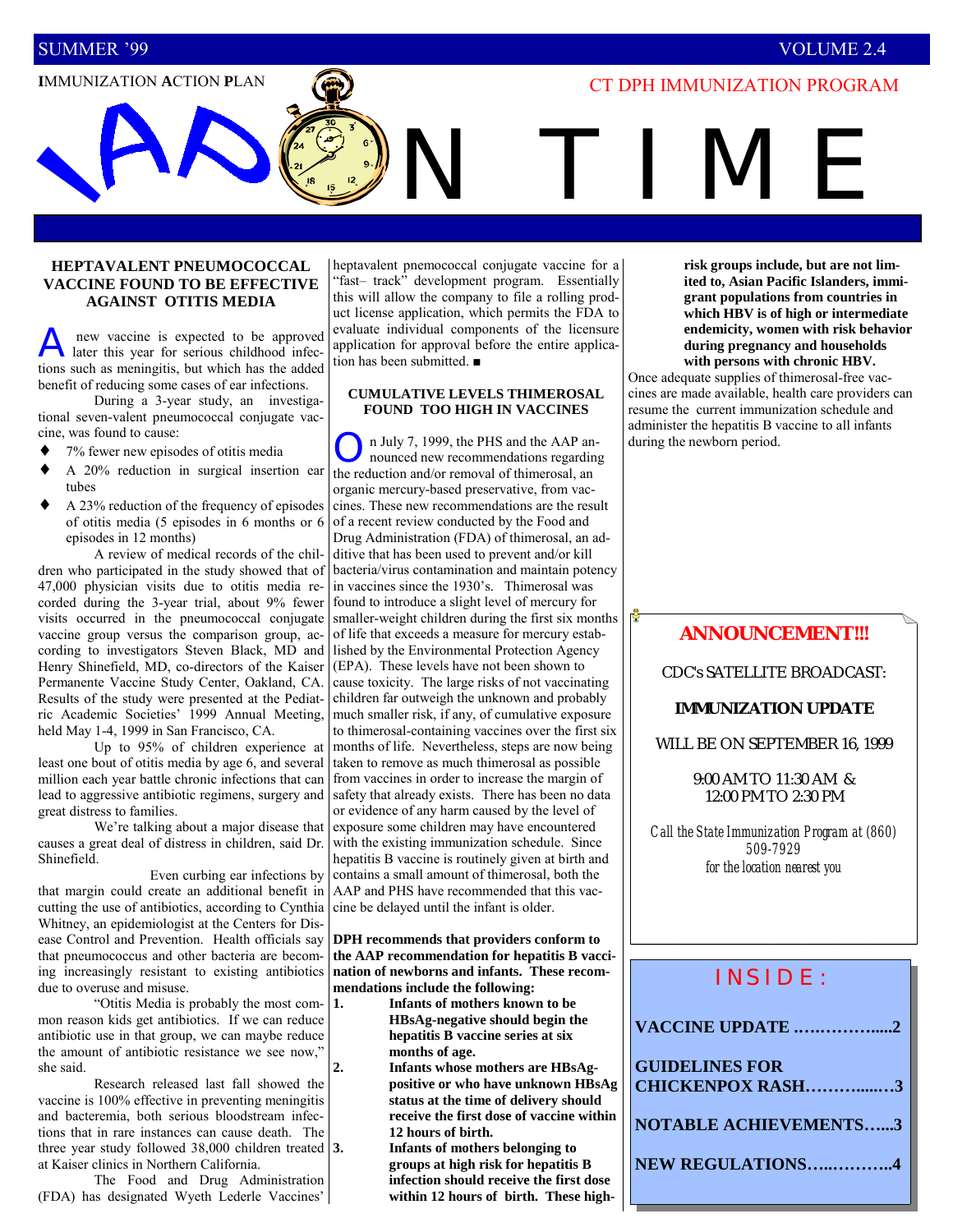### **CHICKENPOX VACCINE RECOMMENDED FOR STATE MANDATE**

**TEND HE CENTER SOF DISEASE CONTROL AND PREVENTION PROPERTY ON MAY 28, 1999 that all states mandate chickenpox shots for recommend the following:** children starting day care or elementary school. The CDC noted that the disease is most common among one to six year olds. While  $\left| \cdot \right|$ approximately 4 million Americans contract the disease each year,

the CDC estimates that 100 people died between 1990 and 1994 from related complications, including pneumonia and blood infections. Ten states and the District of Columbia currently require varicella vaccinations for children. Connecticut is in the process of revising school and day care regulations to include chickenpox vaccine. The proposed regulations would require all children born 1/1/97 or later to show proof of immunity to varicella (chickenpox) for entry in to school or day care. The target implementation date is August 2000. The State Immunization Program has published guidelines for evaluating chickenpox like rash in recipients of varicella vaccine in day care or school settings. The diagram shown *(see p. 3)* can be used to assist in determining the nature of a post-varicella vaccination rash and in making decisions regarding exclusion of students from the day care or school setting. Any additional questions should be directed to the Connecticut Immunization Program.



### **CT RESPONDS TO CDC'S RECOMMENDATION TO POSTPONE ROTAVIRUS VACCINE**

n July 15, 1999, the United States Public Health Service (PHS) recommended that health care providers and parents postpone the use of the rotavirus vaccine for infants, at least until November 1999, based on early surveillance reports of intussusception (a type of bowel obstruction that occurs when the bowel fold in on itself) among some infants who received rotavirus vaccine. As of July 7, 1999, the Vaccine Adverse Event Reporting System (VAERS) has received 15 reports of intussusception that occurred within three weeks following rotavirus vaccination. Although intussusceptions occur among infants who have not received rotavirus vaccine, CDC will be collecting additional data in the next several months that may indicate more clearly whether the rotavirus vaccine increases the risk of intussusception. The recommendation is being made with the consideration that rotavirus season is still 4-6 months away in most parts of the United States. The department recently surveyed the three major pediatric centers in Connecticut. Since November 1, 1998 when the rotavirus became available, three infants with intussusception were treated at these three hospitals. None had received the rotavirus vaccine and all recovered.

Vaccine Information Statements (VIS's). Federal law states that you must give parents, guardians, and/or your adult patients the appropriate VIS before you administer any of the following vaccines:

| Hepatitis B                           | 12-16-98      |
|---------------------------------------|---------------|
| DTP/DTaP/DT                           | $8 - 15 - 97$ |
| HiB                                   | 12-16-98      |
| Polio                                 | $2 - 1 - 99$  |
| <b>MMR</b>                            | 12-16-98      |
| Varicella                             | 12-16-98      |
| Td                                    | $6-10-94$     |
| While it is not followed low that you |               |

While it is not federal law that you hand out the aforementioned VIS's CDC recommends that you also use the following VIS's:

|           | v is s, CDC recommends that you all |               |
|-----------|-------------------------------------|---------------|
|           | $\bullet$ Pneumococcal              | 7-29-97       |
| $\bullet$ | Rotavirus                           | $3 - 23 - 99$ |
| $\bullet$ | Hepatitis A                         | $8 - 25 - 98$ |
|           | $\bullet$ Influenza                 | $6 - 1 - 99$  |
|           |                                     |               |

**Rotavirus vaccine has not been supplied by the Connecticut Immunization Program. However, many practices in our state have been purchasing the vaccine privately. Until more data is available, we** 

**1. Health care providers should temporarily suspend administration of rotavirus to unimmunized and partially immunized children.** 

**2. Parents or guardians of children who have received rotavirus vaccine within a period of approximately three weeks should be advised to promptly contact their physician if signs or symptoms indicative of intussusception develop. 3. All cases of intussusception which occur following administration of rotavirus vaccine should be reported to VAERS (800-822-7967).** 

Additional information about thimerosal and rotavirus can be found on the AAP and National Immunization Program (NIP) websites: http:// www.aap.org and http:// www.cdc.org/nip. If you have any questions about any of information in this communication or would like additional information, please call the Immunization Program at (860) 509-7929.

### **JUNE 1ST IS A VERY IMPORTANT DATE FOR VIS's**

June 1, 1999 is the date by which health professionals must be using the most current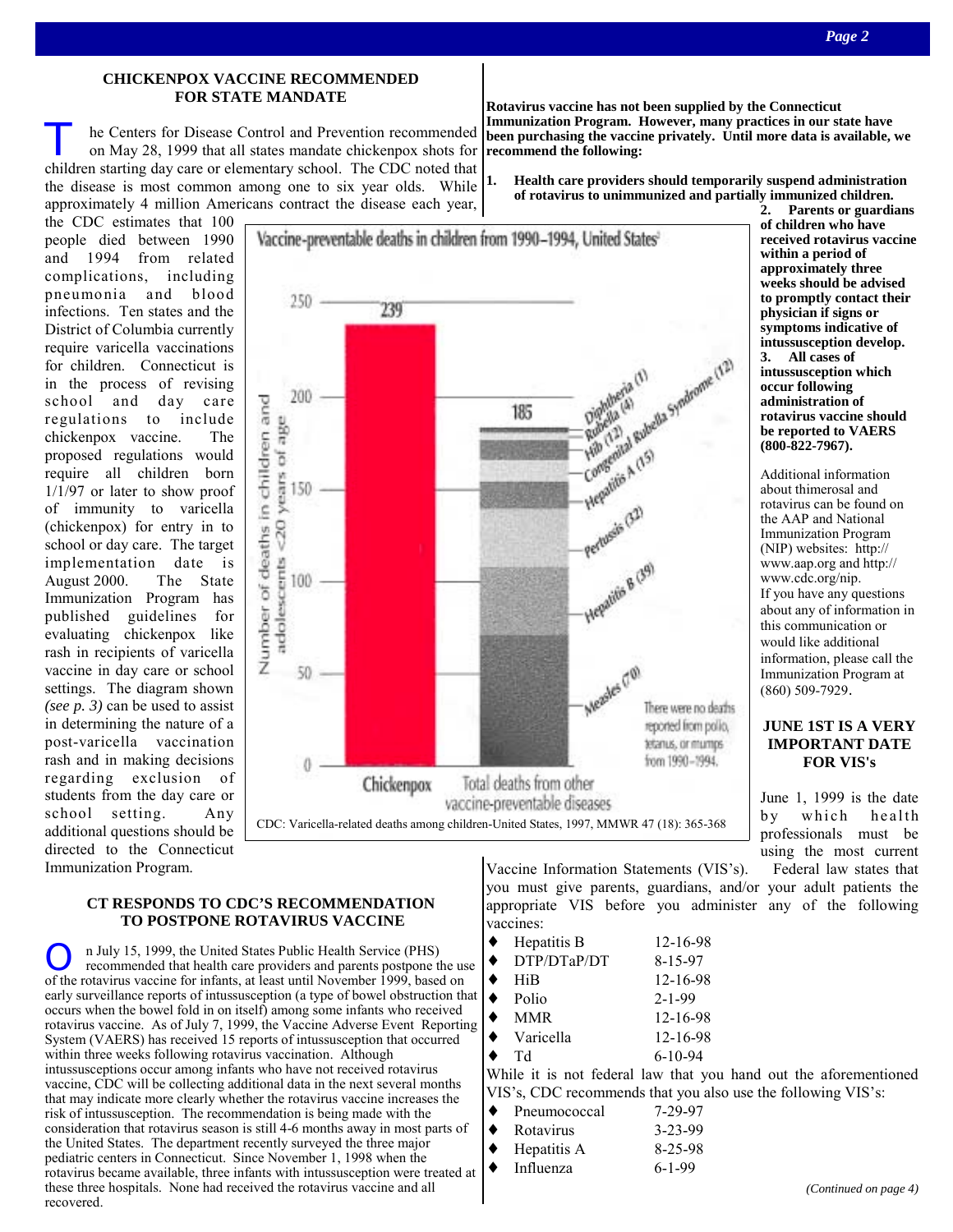### **GUIDELINES FOR EVALUATING CHICKENPOX-LIKE RASH IN RECIPIENTS OF VARICELLA VACCINE IN DAY CARE AND SCHOOL SETTINGS**

The two most important features to consider in making these determinations are 1. The time interval since receipt of vaccine 2. The severity of the chickenpox-like illness, as outlined below

|                                    | If rash occurs at                                                                                                                                                            | If rash occurs at                                                                                                                                                                                                                                                         | If rash occurs at                                                                                                                                                                                                                                                  |                                                                                                                       |
|------------------------------------|------------------------------------------------------------------------------------------------------------------------------------------------------------------------------|---------------------------------------------------------------------------------------------------------------------------------------------------------------------------------------------------------------------------------------------------------------------------|--------------------------------------------------------------------------------------------------------------------------------------------------------------------------------------------------------------------------------------------------------------------|-----------------------------------------------------------------------------------------------------------------------|
| Timing<br>Post<br>Vaccina-<br>tion | $< 1$ week                                                                                                                                                                   | 1-3 weeks (typically) but<br>can occur up to 6 weeks                                                                                                                                                                                                                      | $> 6$ weeks                                                                                                                                                                                                                                                        |                                                                                                                       |
|                                    | ⇓<br>and                                                                                                                                                                     | ⇓<br>and                                                                                                                                                                                                                                                                  | ⇓<br>and                                                                                                                                                                                                                                                           | ⇓<br>and                                                                                                              |
| Symptoms                           | Generalized rash (typically<br>200-400 lesions with many<br>vesicles)<br>Fever<br>Cough (if "partial" immunity<br>$\bullet$<br>has developed, symptoms may<br>be attenuated) | Generalized rash, more<br>$\bullet$<br>maculopapular than vesicu-<br>lar (usually <20 but can be<br>up to 50 lesions [median=5]<br>Some localized vesicles at<br>$\bullet$<br>the site of injection<br>$(median=2)$<br>Afebrile<br>$\bullet$<br>Asymptomatic<br>$\bullet$ | $\bullet$<br>Generalized rash, more maculopapular than ve-<br>sicular (usually<50 lesions)<br>Often afebrile<br>$\bullet$<br>Minimally symptomatic<br>$\bullet$                                                                                                    | Generalized rash<br>$\bullet$<br>(typically 200-400)<br>lesions with many<br>vesicles)<br>Fever<br>$\bullet$<br>Cough |
|                                    | ⇓                                                                                                                                                                            | ⇓                                                                                                                                                                                                                                                                         | ⇓                                                                                                                                                                                                                                                                  | ⇓                                                                                                                     |
| Type of<br>Disease                 | Wild-type chickenpox                                                                                                                                                         | Vaccine-related chickenpox; Side<br>effect of vaccine (occurs in 1-5%<br>of vaccinees)                                                                                                                                                                                    | "Breakthrough" chickenpox with wild-type chickenpox<br>virus (also known as "vaccine modified varicella syn-<br>drome") (occurs in as many as 20% and 27% of vacci-<br>nated children and adults, respectively, with household<br>exposure to wild-type varicella) | Wild-type chickenpox<br>(vaccine failure) com-<br>plete vaccine failures are<br>very unusual                          |
|                                    | ⇓                                                                                                                                                                            | ⇓                                                                                                                                                                                                                                                                         | ⇓                                                                                                                                                                                                                                                                  | ⇓                                                                                                                     |
| Infec-<br>tious?                   | Highly infectious                                                                                                                                                            | Rarely infectious than wild-<br>$\bullet$<br>type disease<br>If transmission occurs, in-<br>fection may be asympto-<br>matic or very mild                                                                                                                                 | Infectious<br>$\bullet$<br>Usually much less infectious than wild-type dis-<br>$\bullet$<br>ease                                                                                                                                                                   | Highly infectious                                                                                                     |
|                                    | ⇓                                                                                                                                                                            | ⇓                                                                                                                                                                                                                                                                         | ⇓                                                                                                                                                                                                                                                                  | ⇓                                                                                                                     |
| Exclude?                           | Exclude from school until all lesions<br>have dried and crusted over, or until no<br>new lesions appear, usually by the 5th<br>day after rash onset                          | No need to exclude from school<br>or day care. The child may attend<br>school or day care if local policy<br>permits.                                                                                                                                                     | Exclude as for wild-type chickenpox: with fewer le-<br>sions and more rapid clearing, usually only 1-4 days.                                                                                                                                                       | Exclude as for wild-type<br>chickenpox                                                                                |

# Notable Achievements

### **Stamford**



stickers to the children, asking them to place them anywhere on the face, hands, etc. where chickenpox may show up. The health fair focused on health education and promotion and accident prevention as well as the importance of immunization. There were 60 attendees. Mary Alice Flynn, IAP Coordinator offered chickenpox vaccine to all eligible children. Children in the school also participated in an immunization coloring contest. 360 participating children were given a "Meanie Baby" named "Chicken Pox" with spots all over him and blood shot eyes. *(See photo p. 4)* 

### **Meriden**

Volunteers from the health department displayed immunization information and promoted immunization awareness at a Daffodil

### **New Britain**

fair.

Ramona Anderson hosted an "Immunization Day" on the opening weekend for the New Britain Rock Cats baseball team on April 18th. All parents who brought their child's immunization record card received a free ticket for their child with a paid adult ticket. What an innovative way to spread the immunization word!

Festival at Hubbard Park on April 24th & 25th. Several health and safety advocacy groups sponsored the event which consisted of many activities including health promotion, crafts, a food tent, a carnival of rides, music and a parade. Over 300 people attended each day of the

### **Torrington**

Sue Sawula sponsored the fourth annual "Be Wise, Immunize" children's immunization fair on April 23rd, at Brooker Memorial Health Center. Free shots were offered and entertainment was provided including pony rides, clowns, and face painting. immunization booth was displayed and refreshments were served. Approximately 250 people attended and 15-20 children and adolescents were immunized.